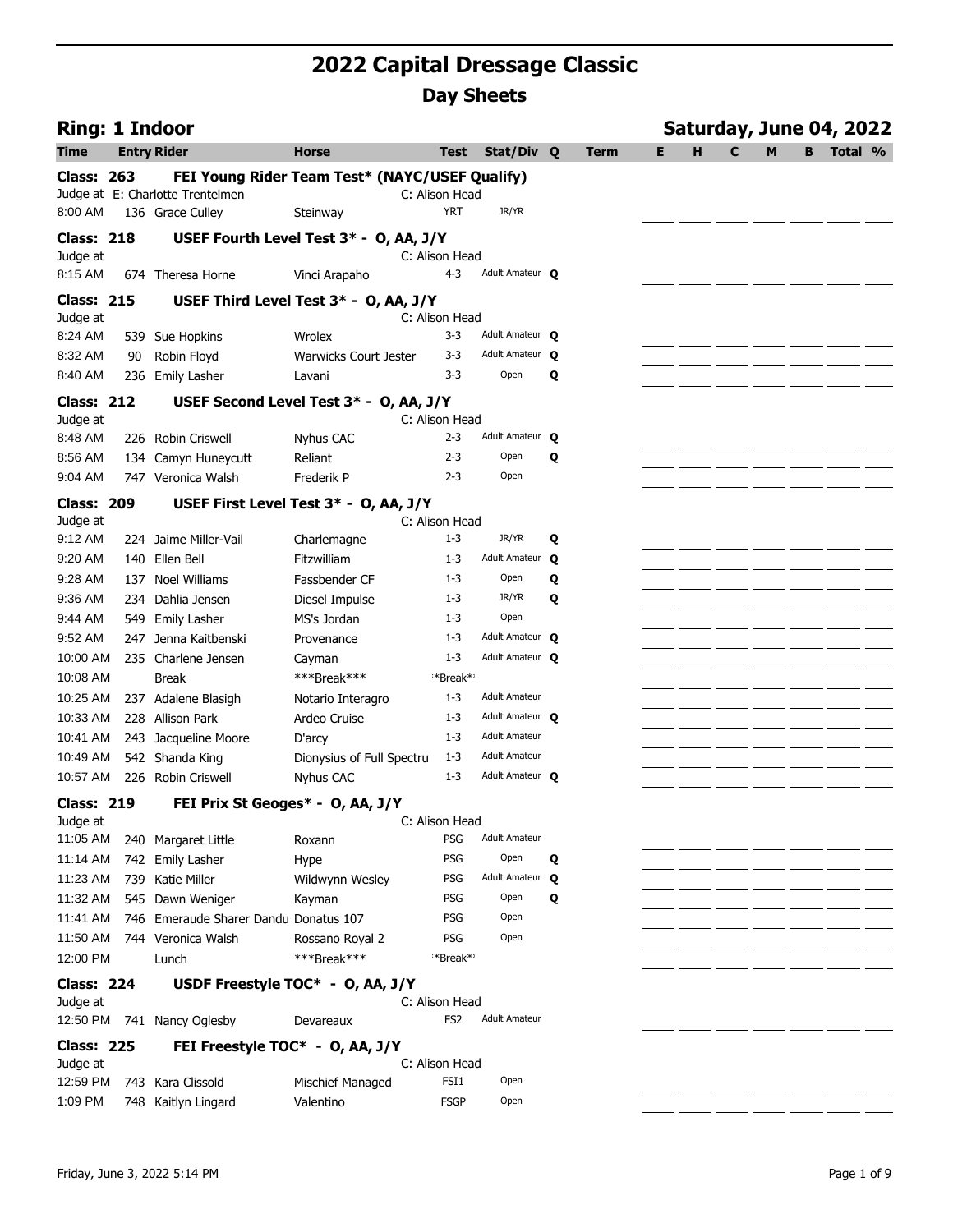| <b>Ring: 1 Indoor</b> |     |                                 |                                          |                |                        |   |         |    |   |   |   | Saturday, June 04, 2022 |  |
|-----------------------|-----|---------------------------------|------------------------------------------|----------------|------------------------|---|---------|----|---|---|---|-------------------------|--|
| Time                  |     | <b>Entry Rider</b>              | <b>Horse</b>                             | Test           | Stat/Div Q             |   | Term    | E. | н | C | M | <b>B</b> Total %        |  |
| Class: 206RO          |     |                                 | USEF Training Level Test 3* - O, AA, J/Y |                |                        |   |         |    |   |   |   |                         |  |
| Judge at              |     |                                 |                                          | C: Alison Head |                        |   |         |    |   |   |   |                         |  |
| 1:19 PM               |     | 138 Noel Williams               | Fiorella                                 | $T-3$          | Open                   |   |         |    |   |   |   |                         |  |
| <b>Class: 275</b>     |     |                                 | <b>Training Level Test 1 Opportunity</b> |                |                        |   |         |    |   |   |   |                         |  |
| Judge at              |     |                                 |                                          | C: Alison Head |                        |   |         |    |   |   |   |                         |  |
| 1:26 PM               |     | 185 Ashleigh Hastings           | Hay Yall Watch This                      | $T-1$          | JR/YR                  |   |         |    |   |   |   |                         |  |
| <b>Class: 206</b>     |     |                                 | USEF Training Level Test 3* - O, AA, J/Y |                |                        |   |         |    |   |   |   |                         |  |
| Judge at              |     |                                 |                                          | C: Alison Head |                        |   |         |    |   |   |   |                         |  |
| 1:33 PM               |     | 238 Cathy Blackmon              | Knockmas Finnvara                        | $T-3$          | <b>Adult Amateur</b>   |   |         |    |   |   |   |                         |  |
| 1:40 PM               |     | 223 Pinky Hipp                  | Out Of Vogue                             | T-3            | <b>Adult Amateur</b>   |   |         |    |   |   |   |                         |  |
| 1:47 PM               | 247 | Jenna Kaitbenski                | Provenance                               | T-3            | Adult Amateur O        |   |         |    |   |   |   |                         |  |
| 1:54 PM               |     | 547 Anne-Berry Wade             | Nevada Sky                               | $T-3$          | Adult Amateur <b>Q</b> |   |         |    |   |   |   |                         |  |
| 2:01 PM               |     | 542 Shanda King                 | Dionysius of Full Spectru                | $T-3$          | <b>Adult Amateur</b>   |   |         |    |   |   |   |                         |  |
| 2:08 PM               | 244 | Camyn Huneycutt                 | Havana CDF                               | $T-3$          | Open                   | Q |         |    |   |   |   |                         |  |
| 2:15 PM               | 215 | Elena Chisholm                  | Rebel Without A Cause                    | T-3            | JR/YR                  | Q |         |    |   |   |   |                         |  |
| 2:22 PM               | 543 | Penny Barboza                   | Krucible                                 | $T-3$          | Open                   |   |         |    |   |   |   |                         |  |
| 2:29 PM               |     | 235 Charlene Jensen             | Cayman                                   | T-3            | Adult Amateur Q        |   |         |    |   |   |   |                         |  |
| 2:36 PM               |     | 239 Harper Kane                 | Catalina                                 | $T-3$          | JR/YR                  | Q |         |    |   |   |   |                         |  |
| 2:43 PM               |     | 229 Rena Rhodes                 | Wing Man                                 | $T-3$          | Adult Amateur O        |   |         |    |   |   |   |                         |  |
| 2:50 PM               |     | <b>Break</b>                    | ***Break***                              | **Break**      |                        |   |         |    |   |   |   |                         |  |
| <b>Class: 202</b>     |     | <b>USDF Intro B</b>             |                                          |                |                        |   |         |    |   |   |   |                         |  |
| Judge at              |     |                                 |                                          | C: Alison Head |                        |   |         |    |   |   |   |                         |  |
| 3:05 PM               |     | 245 Finleigh Flowers            | <b>SCF Over The Rainbow</b>              | <b>ILB</b>     | JR/YR                  |   |         |    |   |   |   |                         |  |
| 3:11 PM               | 537 | Sophie Chen                     | Firefly                                  | ILB            | JR/YR                  |   |         |    |   |   |   |                         |  |
| 3:17 PM               |     | 536 Eva Chen                    | Keeper                                   | <b>ILB</b>     | JR/YR                  |   |         |    |   |   |   |                         |  |
| 3:23 PM               |     | 214 Sadie Barton                | WhiteRose Jumping Jelly                  | ILB            | JR/YR                  |   |         |    |   |   |   |                         |  |
| 3:29 PM               |     | 123 Caitlin Starnes             | Watermann                                | <b>ILB</b>     | Open                   |   |         |    |   |   |   |                         |  |
| 3:35 PM               |     | 185 Ashleigh Hastings           | Hay Yall Watch This                      | ILB            | JR/YR                  |   |         |    |   |   |   |                         |  |
| <b>Class: 276</b>     |     |                                 | <b>Training Level Test 2 Opportunity</b> |                |                        |   |         |    |   |   |   |                         |  |
| Judge at              |     |                                 |                                          | C: Alison Head |                        |   |         |    |   |   |   |                         |  |
| 3:41 PM               |     | 141 Pia Prohaska                | Trenvigs Tanya                           | $T-2$          | Open                   |   | Scratch |    |   |   |   |                         |  |
| 3:48 PM               |     | 672 Veronica Campo              | Roman                                    | $T-2$          | Open                   |   |         |    |   |   |   |                         |  |
| 3:56 PM               |     | 130 Christiana Anthony          | Shuffle The Cards                        | $T-2$          | <b>Adult Amateur</b>   |   |         |    |   |   |   |                         |  |
| 4:03 PM               |     | 249 Laura McKenzie              | Keep the Faith (Cooper)                  | $T-2$          | Open                   |   |         |    |   |   |   |                         |  |
| <b>Class: 228</b>     |     | <b>Dressage Seat Equitation</b> |                                          |                |                        |   |         |    |   |   |   |                         |  |
| Judge at              |     |                                 |                                          | C: Alison Head |                        |   |         |    |   |   |   |                         |  |
| 4:11 PM               |     | 215 Elena Chisholm              | Rebel Without A Cause                    | <b>DSE</b>     | JR/YR                  |   |         |    |   |   |   |                         |  |
| 4:11 PM               |     | 239 Harper Kane                 | Catalina                                 | <b>DSE</b>     | JR/YR                  |   |         |    |   |   |   |                         |  |
| 4:11 PM               |     | 241 Hayden Kane                 | K5 Weebiscuit                            | <b>DSE</b>     | JR/YR                  |   |         |    |   |   |   |                         |  |
| 4:11 PM               |     | 245 Finleigh Flowers            | SCF Over The Rainbow                     | DSE            | JR/YR                  |   |         |    |   |   |   |                         |  |
| 4:11 PM               |     | 394 Victoria Kiefer             | Cantos                                   | DSE            | <b>Adult Amateur</b>   |   |         |    |   |   |   |                         |  |
| 4:11 PM               |     | 750 Aidan Thurling              | Watermann                                | <b>DSE</b>     | <b>Adult Amateur</b>   |   |         |    |   |   |   |                         |  |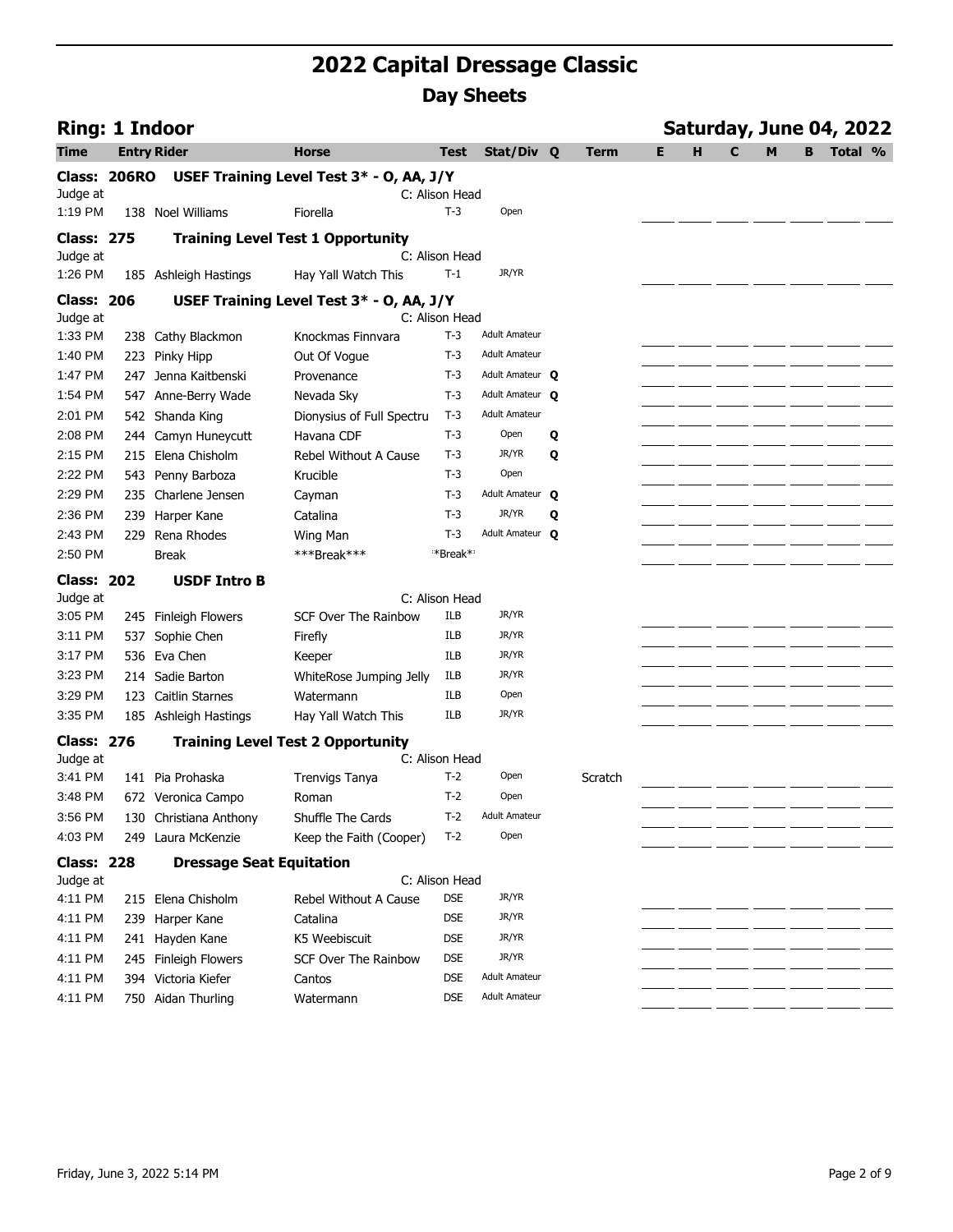| Ring: 2           |         |                                       |                                         |             |                         |             |   |   |              |   |   | Saturday, June 04, 2022 |  |
|-------------------|---------|---------------------------------------|-----------------------------------------|-------------|-------------------------|-------------|---|---|--------------|---|---|-------------------------|--|
| <b>Time</b>       |         | <b>Entry Rider</b>                    | <b>Horse</b>                            | <b>Test</b> | Stat/Div Q              | <b>Term</b> | Е | н | $\mathbf{C}$ | M | B | Total %                 |  |
| <b>Class: 210</b> |         |                                       | USEF Second Level Test 1 - O, AA, J/Y   |             |                         |             |   |   |              |   |   |                         |  |
| Judge at          |         |                                       |                                         |             | C: Charlotte Trentelmen |             |   |   |              |   |   |                         |  |
| 8:15 AM           |         | 740 Hanna Zombek Fontana Frederik P   |                                         | $2 - 1$     | <b>Adult Amateur</b>    |             |   |   |              |   |   |                         |  |
| 8:22 AM           |         | 233 Allison Hackett-Dorn              | Sudan BRH                               | $2 - 1$     | <b>Adult Amateur</b>    |             |   |   |              |   |   |                         |  |
| 8:30 AM           |         | 246 Michelle Chisholm                 | Pfzar HP                                | $2 - 1$     | <b>Adult Amateur</b>    |             |   |   |              |   |   |                         |  |
| 8:37 AM           |         | 243 Jacqueline Moore                  | D'arcy                                  | $2 - 1$     | <b>Adult Amateur</b>    |             |   |   |              |   |   |                         |  |
| 8:45 AM           |         | 216 Claudia Foushee                   | <b>Uriel 2013</b>                       | $2 - 1$     | JR/YR                   |             |   |   |              |   |   |                         |  |
| Class: 204RO      |         |                                       | USEF Training Level Test 1 - O, AA, J/Y |             |                         |             |   |   |              |   |   |                         |  |
| Judge at          |         |                                       |                                         |             | C: Charlotte Trentelmen |             |   |   |              |   |   |                         |  |
| 8:53 AM           |         | 31 Melanie Harper                     | Zeus                                    | $T-1$       | Open                    |             |   |   |              |   |   |                         |  |
| <b>Class: 213</b> |         |                                       | USEF Third Level Test 1 - O, AA, J/Y    |             |                         |             |   |   |              |   |   |                         |  |
| Judge at          |         |                                       |                                         |             | C: Charlotte Trentelmen |             |   |   |              |   |   |                         |  |
| 9:00 AM           |         | 146 Margie Blaik                      | Coulee Bend Immortality                 | $3 - 1$     | <b>Adult Amateur</b>    | Scratch     |   |   |              |   |   |                         |  |
| 9:08 AM           |         | 745 Sarah Garcia                      | Desert Queen                            | 3-1         | Open                    |             |   |   |              |   |   |                         |  |
| 9:16 AM           |         | 546 Cara Buchanan                     | Femka                                   | $3-1$       | <b>Adult Amateur</b>    |             |   |   |              |   |   |                         |  |
| <b>Class: 214</b> |         |                                       | USEF Third Level Test 2 - O, AA, J/Y    |             |                         |             |   |   |              |   |   |                         |  |
| Judge at          |         |                                       |                                         |             | C: Charlotte Trentelmen |             |   |   |              |   |   |                         |  |
| 9:24 AM           |         | 544 Aimee Klemenz                     | Khaleesi                                | $3 - 2$     | <b>Adult Amateur</b>    |             |   |   |              |   |   |                         |  |
| 9:32 AM           |         | 113 Lauraine H Rivier                 | Fransiska                               | $3 - 2$     | <b>Adult Amateur</b>    |             |   |   |              |   |   |                         |  |
| 9:40 AM           |         | 540 Ali Perkins LaTorre               | Wrolex                                  | $3-2$       | Open                    |             |   |   |              |   |   |                         |  |
| 9:48 AM           |         | <b>Break</b>                          | ***Break***                             | **Break**   |                         |             |   |   |              |   |   |                         |  |
| Class: 205RO      |         |                                       | USEF Training Level Test 2 - O, AA, J/Y |             |                         |             |   |   |              |   |   |                         |  |
| Judge at          |         |                                       |                                         |             | C: Charlotte Trentelmen |             |   |   |              |   |   |                         |  |
| 10:05 AM          |         | 31 Melanie Harper                     | Zeus                                    | $T-2$       | Open                    |             |   |   |              |   |   |                         |  |
| <b>Class: 217</b> |         |                                       | USEF Fourth Level Test 2 - O, AA, J/Y   |             |                         |             |   |   |              |   |   |                         |  |
| Judge at          |         |                                       |                                         |             | C: Charlotte Trentelmen |             |   |   |              |   |   |                         |  |
| 10:13 AM          |         | 746 Emeraude Sharer Dandu Donatus 107 |                                         | $4 - 2$     | Open                    |             |   |   |              |   |   |                         |  |
| 10:20 AM          |         | 737 Amy Nicholson                     | Sirah                                   | $4 - 2$     | <b>Adult Amateur</b>    |             |   |   |              |   |   |                         |  |
| <b>Class: 216</b> |         |                                       | USEF Fourth Level Test 1 - O, AA, J/Y   |             |                         |             |   |   |              |   |   |                         |  |
| Judge at          |         |                                       |                                         |             | C: Charlotte Trentelmen |             |   |   |              |   |   |                         |  |
| 10:28 AM          | 90      | Robin Floyd                           | <b>Warwicks Court Jester</b>            | $4 - 1$     | <b>Adult Amateur</b>    |             |   |   |              |   |   |                         |  |
| 10:36 AM          |         | 135 Kit Creasy                        | Well Well                               | 4-1         | <b>Adult Amateur</b>    |             |   |   |              |   |   |                         |  |
| <b>Class: 211</b> |         |                                       | USEF Second Level Test 2 - O, AA, J/Y   |             |                         |             |   |   |              |   |   |                         |  |
| Judge at          |         |                                       |                                         |             | C: Charlotte Trentelmen |             |   |   |              |   |   |                         |  |
| 10:44 AM          |         | 134 Camyn Huneycutt                   | Reliant                                 | $2 - 2$     | Open                    |             |   |   |              |   |   |                         |  |
| 10:52 AM          |         | 234 Dahlia Jensen                     | Diesel Impulse                          | $2 - 2$     | JR/YR                   |             |   |   |              |   |   |                         |  |
| <b>Class: 208</b> |         |                                       | USEF First Level Test 2 - O, AA, J/Y    |             |                         |             |   |   |              |   |   |                         |  |
| Judge at          |         |                                       |                                         |             | C: Charlotte Trentelmen |             |   |   |              |   |   |                         |  |
| 11:01 AM          |         | 547 Anne-Berry Wade                   | Nevada Sky                              | $1 - 2$     | <b>Adult Amateur</b>    |             |   |   |              |   |   |                         |  |
| 11:08 AM          |         | 535 Sabine Maas                       | Gallos Heavenly Breeze                  | $1 - 2$     | <b>Adult Amateur</b>    |             |   |   |              |   |   |                         |  |
| 11:16 AM          |         | 242 Madeleine Sheeran                 | Cien Fuegos CDF                         | $1 - 2$     | <b>Adult Amateur</b>    |             |   |   |              |   |   |                         |  |
| 11:23 AM          | 41      | Sophia Metcalf                        | Geronimo                                | $1 - 2$     | <b>Adult Amateur</b>    |             |   |   |              |   |   |                         |  |
| 11:31 AM          |         | 140 Ellen Bell                        | Fitzwilliam                             | $1 - 2$     | <b>Adult Amateur</b>    |             |   |   |              |   |   |                         |  |
| 11:38 AM          | $999$ . |                                       |                                         | $1 - 2$     |                         |             |   |   |              |   |   |                         |  |
| 11:46 AM          |         | 224 Jaime Miller-Vail                 | Charlemagne                             | $1 - 2$     | JR/YR                   |             |   |   |              |   |   |                         |  |
|                   |         |                                       |                                         |             |                         |             |   |   |              |   |   |                         |  |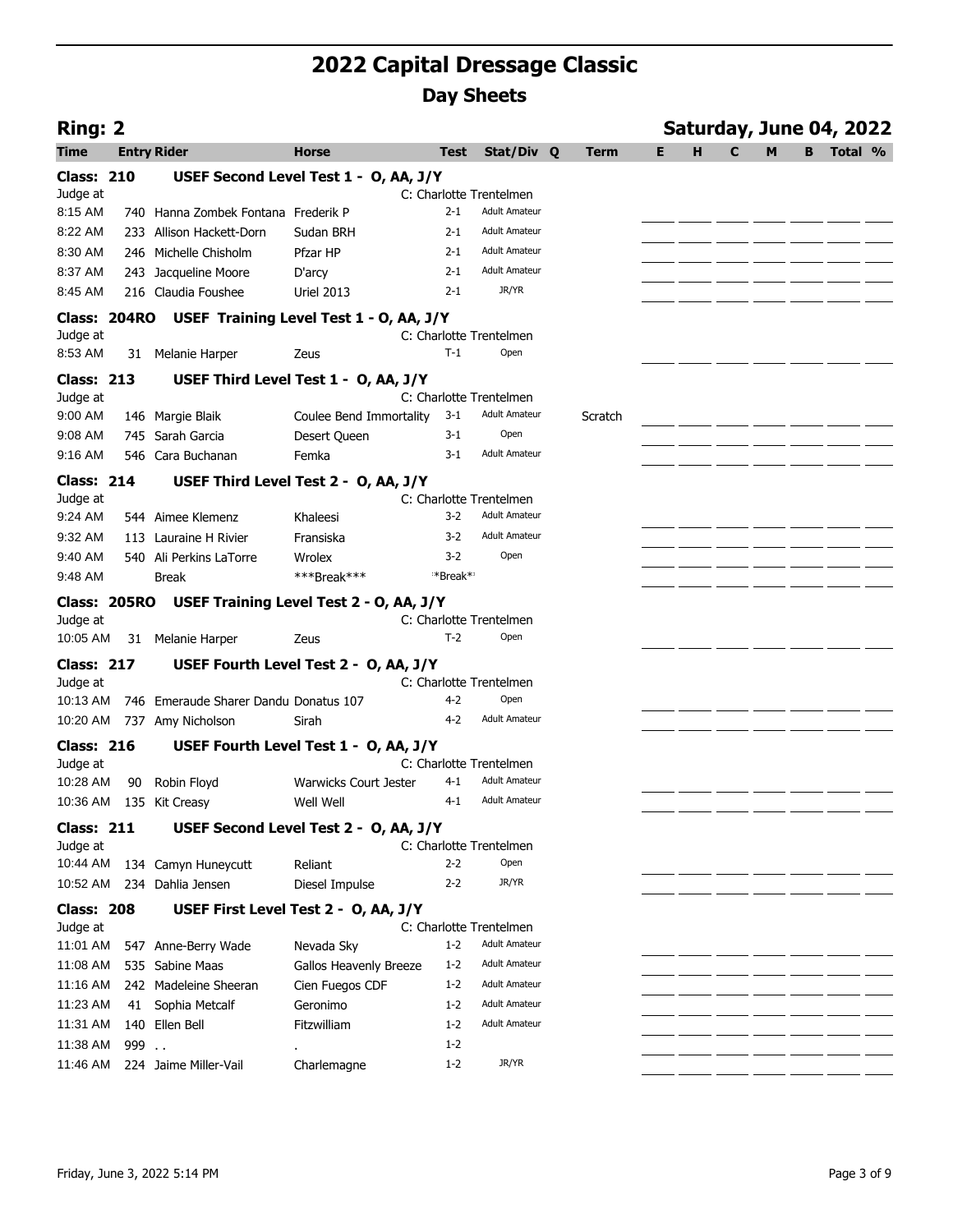| <b>Ring: 2</b>                |    |                          |                                          |                      |                                                 |      |   |   |             |   |   | Saturday, June 04, 2022 |  |
|-------------------------------|----|--------------------------|------------------------------------------|----------------------|-------------------------------------------------|------|---|---|-------------|---|---|-------------------------|--|
| Time                          |    | <b>Entry Rider</b>       | <b>Horse</b>                             | Test                 | Stat/Div Q                                      | Term | E | н | $\mathbf C$ | M | в | Total %                 |  |
| <b>Class: 203</b>             |    | <b>USDF Intro C</b>      |                                          |                      |                                                 |      |   |   |             |   |   |                         |  |
| Judge at                      |    |                          |                                          |                      | C: Charlotte Trentelmen                         |      |   |   |             |   |   |                         |  |
| 11:54 AM                      |    | 185 Ashleigh Hastings    | Hay Yall Watch This                      | IC                   | JR/YR                                           |      |   |   |             |   |   |                         |  |
| 12:00 PM                      |    | Lunch                    | ***Break***                              | *Break* <sup>*</sup> |                                                 |      |   |   |             |   |   |                         |  |
| 12:45 PM                      |    | 123 Caitlin Starnes      | Watermann                                | IC                   | Open                                            |      |   |   |             |   |   |                         |  |
| 12:51 PM                      |    | 227 Savannah Norman      | Mufasa Radar                             | IC                   | JR/YR                                           |      |   |   |             |   |   |                         |  |
| 12:57 PM                      |    | 241 Hayden Kane          | K5 Weebiscuit                            | IC                   | JR/YR                                           |      |   |   |             |   |   |                         |  |
| 1:03 PM                       |    | 245 Finleigh Flowers     | SCF Over The Rainbow                     | IC                   | JR/YR                                           |      |   |   |             |   |   |                         |  |
| <b>Class: 207</b>             |    |                          | USEF First Level Test 1 - O, AA, J/Y     |                      |                                                 |      |   |   |             |   |   |                         |  |
| Judge at                      |    |                          |                                          |                      | C: Charlotte Trentelmen                         |      |   |   |             |   |   |                         |  |
| 1:09 PM                       |    | 543 Penny Barboza        | Krucible                                 | $1 - 1$              | Open                                            |      |   |   |             |   |   |                         |  |
| 1:16 PM                       |    | 215 Elena Chisholm       | Rebel Without A Cause                    | $1 - 1$              | JR/YR                                           |      |   |   |             |   |   |                         |  |
| 1:23 PM                       |    | 394 Victoria Kiefer      | Cantos                                   | $1 - 1$              | <b>Adult Amateur</b>                            |      |   |   |             |   |   |                         |  |
| 1:30 PM                       |    | 535 Sabine Maas          | Gallos Heavenly Breeze                   | $1 - 1$              | <b>Adult Amateur</b>                            |      |   |   |             |   |   |                         |  |
| 1:37 PM                       |    | 239 Harper Kane          | Catalina                                 | $1 - 1$              | JR/YR                                           |      |   |   |             |   |   |                         |  |
| 1:44 PM                       |    | 124 Chelsea Lang         | <b>SRF Miles</b>                         | $1 - 1$              | <b>Adult Amateur</b>                            |      |   |   |             |   |   |                         |  |
| 1:51 PM                       |    | 216 Claudia Foushee      | <b>Uriel 2013</b>                        | $1 - 1$              | JR/YR                                           |      |   |   |             |   |   |                         |  |
| 1:58 PM                       | 41 | Sophia Metcalf           | Geronimo                                 | $1 - 1$              | <b>Adult Amateur</b>                            |      |   |   |             |   |   |                         |  |
| <b>Class: 204</b>             |    |                          | USEF Training Level Test 1 - O, AA, J/Y  |                      |                                                 |      |   |   |             |   |   |                         |  |
| Judge at                      |    |                          |                                          |                      | C: Charlotte Trentelmen                         |      |   |   |             |   |   |                         |  |
| 2:05 PM                       | 39 | Elizabeth Albright       | <b>Madam Damaris</b>                     | $T-1$                | Open                                            |      |   |   |             |   |   |                         |  |
| 2:12 PM                       |    | 227 Savannah Norman      | Mufasa Radar                             | $T-1$                | JR/YR                                           |      |   |   |             |   |   |                         |  |
| 2:19 PM                       |    | 241 Hayden Kane          | K5 Weebiscuit                            | $T-1$                | JR/YR                                           |      |   |   |             |   |   |                         |  |
| 2:26 PM                       |    | 225 Melanie Harper       | Nalani MP                                | $T-1$                | Open                                            |      |   |   |             |   |   |                         |  |
| 2:33 PM                       |    | <b>Break</b>             | ***Break***                              | **Break**            |                                                 |      |   |   |             |   |   |                         |  |
| 2:50 PM                       |    | 142 Elizabeth Hanssen    | Classic Sundance                         | $T-1$                | JR/YR                                           |      |   |   |             |   |   |                         |  |
| <b>Class: 277</b>             |    |                          | <b>Training Level Test 3 Opportunity</b> |                      |                                                 |      |   |   |             |   |   |                         |  |
| Judge at                      |    |                          |                                          |                      | C: Charlotte Trentelmen                         |      |   |   |             |   |   |                         |  |
| 2:57 PM                       |    | 130 Christiana Anthony   | <b>Shuffle The Cards</b>                 | $T-3$                | <b>Adult Amateur</b>                            |      |   |   |             |   |   |                         |  |
| 3:04 PM                       |    | 249 Laura McKenzie       | Keep the Faith (Cooper)                  | $T-3$                | Open                                            |      |   |   |             |   |   |                         |  |
| <b>Class: 205</b>             |    |                          | USEF Training Level Test 2 - O, AA, J/Y  |                      |                                                 |      |   |   |             |   |   |                         |  |
| Judge at<br>3:12 PM           |    | 238 Cathy Blackmon       | Knockmas Finnvara                        | $T-2$                | C: Charlotte Trentelmen<br><b>Adult Amateur</b> |      |   |   |             |   |   |                         |  |
| 3:19 PM                       |    | 394 Victoria Kiefer      | Cantos                                   | $T-2$                | <b>Adult Amateur</b>                            |      |   |   |             |   |   |                         |  |
| 3:27 PM                       |    | 223 Pinky Hipp           | Out Of Vogue                             | $T-2$                | <b>Adult Amateur</b>                            |      |   |   |             |   |   |                         |  |
| 3:34 PM                       |    | 225 Melanie Harper       | Nalani MP                                | $T-2$                | Open                                            |      |   |   |             |   |   |                         |  |
| 3:42 PM                       |    | 229 Rena Rhodes          | Wing Man                                 | $T-2$                | <b>Adult Amateur</b>                            |      |   |   |             |   |   |                         |  |
| 3:49 PM                       |    | 244 Camyn Huneycutt      | Havana CDF                               | $T-2$                | Open                                            |      |   |   |             |   |   |                         |  |
|                               |    |                          |                                          |                      |                                                 |      |   |   |             |   |   |                         |  |
| <b>Class: 201</b><br>Judge at |    | <b>USDF Intro A</b>      |                                          |                      | C: Charlotte Trentelmen                         |      |   |   |             |   |   |                         |  |
| 3:57 PM                       |    | 399 Kathleen Rimmer      | <b>Classic Sundance</b>                  | ILA                  | JR/YR                                           |      |   |   |             |   |   |                         |  |
| 4:03 PM                       |    | 537 Sophie Chen          | Firefly                                  | ILA                  | JR/YR                                           |      |   |   |             |   |   |                         |  |
| 4:09 PM                       |    | 536 Eva Chen             | Keeper                                   | ILA                  | JR/YR                                           |      |   |   |             |   |   |                         |  |
| 4:15 PM                       |    | 214 Sadie Barton         | WhiteRose Jumping Jelly                  | ILA                  | JR/YR                                           |      |   |   |             |   |   |                         |  |
| <b>Class: 227</b>             |    |                          |                                          |                      |                                                 |      |   |   |             |   |   |                         |  |
| Judge at                      |    | USEF TOC* $-$ O, AA, J/Y |                                          |                      | C: Charlotte Trentelmen                         |      |   |   |             |   |   |                         |  |
| 4:21 PM                       |    | 238 Cathy Blackmon       | Knockmas Finnvara                        | $T-2$                | <b>Adult Amateur</b>                            |      |   |   |             |   |   |                         |  |
| 4:28 PM                       |    | 139 Noel Williams        | Ravenal CF                               | T-3                  | Open                                            |      |   |   |             |   |   |                         |  |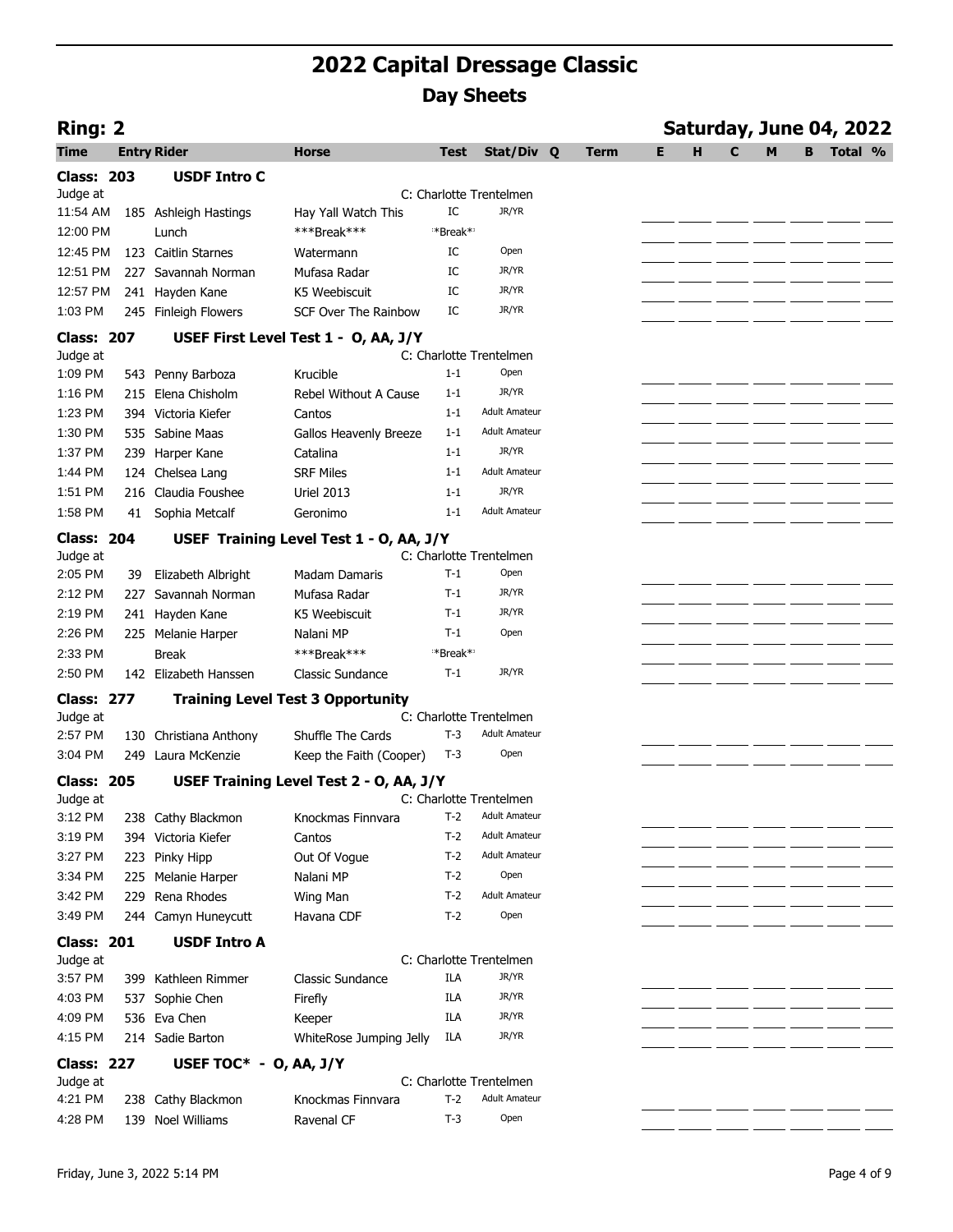| <b>Ring: 1 Indoor</b>   |     |                                       |                                               |                              |                         |   |      |   |   |              |   |   | Sunday, June 05, 2022 |  |
|-------------------------|-----|---------------------------------------|-----------------------------------------------|------------------------------|-------------------------|---|------|---|---|--------------|---|---|-----------------------|--|
| Time                    |     | <b>Entry Rider</b>                    | <b>Horse</b>                                  | <b>Test</b>                  | Stat/Div Q              |   | Term | Е | н | $\mathbf{C}$ | M | в | Total %               |  |
| <b>Class: 331</b>       |     |                                       | USEF 4 YR Old Test (Markel/USEF Qualify)      |                              |                         |   |      |   |   |              |   |   |                       |  |
| Judge at<br>7:30 AM     |     | 696 Meaghan Byrne                     | <b>Nobilis BSH</b>                            | C: Head, Trentleman<br>USEF4 | Open                    |   |      |   |   |              |   |   |                       |  |
| Class: 337              |     |                                       | FEI 7 Year Old Final (Markel/USEF Qualify)    |                              |                         |   |      |   |   |              |   |   |                       |  |
| Judge at E: Alison Head |     |                                       |                                               |                              | C: Charlotte Trentelmen |   |      |   |   |              |   |   |                       |  |
| 7:45 AM                 |     | 545 Dawn Weniger                      | Kayman                                        | FEI7YR                       | Open                    |   |      |   |   |              |   |   |                       |  |
| <b>Class: 364</b>       |     |                                       | FEI Young Rider Ind. Test (NAYC/USEF Qualify) |                              |                         |   |      |   |   |              |   |   |                       |  |
| Judge at E: Alison Head |     |                                       |                                               |                              | C: Charlotte Trentelmen |   |      |   |   |              |   |   |                       |  |
| 7:54 AM                 |     | 136 Grace Culley                      | Steinway                                      | <b>YRI</b>                   | JR/YR                   |   |      |   |   |              |   |   |                       |  |
| <b>Class: 318</b>       |     |                                       | USEF Fourth Level Test 3* - O, AA, J/Y        |                              |                         |   |      |   |   |              |   |   |                       |  |
| Judge at                |     |                                       |                                               |                              | C: Charlotte Trentelmen |   |      |   |   |              |   |   |                       |  |
| 8:05 AM                 |     | 674 Theresa Horne                     | Vinci Arapaho                                 | $4 - 3$                      | Adult Amateur <b>Q</b>  |   |      |   |   |              |   |   |                       |  |
| <b>Class: 315</b>       |     |                                       | USEF Third Level Test 3* - O, AA, J/Y         |                              |                         |   |      |   |   |              |   |   |                       |  |
| Judge at                |     |                                       |                                               |                              | C: Charlotte Trentelmen |   |      |   |   |              |   |   |                       |  |
| 8:14 AM                 |     | 539 Sue Hopkins                       | Wrolex                                        | $3 - 3$                      | Adult Amateur Q         |   |      |   |   |              |   |   |                       |  |
| 8:22 AM                 |     | 236 Emily Lasher                      | Lavani                                        | 3-3                          | Open                    | Q |      |   |   |              |   |   |                       |  |
| <b>Class: 312</b>       |     |                                       | USEF Second Level Test 3* - O, AA, J/Y        |                              |                         |   |      |   |   |              |   |   |                       |  |
| Judge at                |     |                                       |                                               |                              | C: Charlotte Trentelmen |   |      |   |   |              |   |   |                       |  |
| 8:30 AM                 |     | 234 Dahlia Jensen                     | Diesel Impulse                                | $2 - 3$                      | JR/YR                   | Q |      |   |   |              |   |   |                       |  |
| 8:38 AM                 |     | 134 Camyn Huneycutt                   | Reliant                                       | $2 - 3$                      | Open                    | Q |      |   |   |              |   |   |                       |  |
| 8:46 AM                 |     | 226 Robin Criswell                    | Nyhus CAC                                     | $2 - 3$                      | Adult Amateur O         |   |      |   |   |              |   |   |                       |  |
| <b>Class: 309</b>       |     |                                       | USEF First Level Test 3* - O, AA, J/Y         |                              |                         |   |      |   |   |              |   |   |                       |  |
| Judge at                |     |                                       |                                               |                              | C: Charlotte Trentelmen |   |      |   |   |              |   |   |                       |  |
| 8:54 AM                 |     | 538 Shaunna Dunlap                    | Epiphanybay Independe                         | $1 - 3$                      | Open                    | Q |      |   |   |              |   |   |                       |  |
| 9:02 AM                 | 137 | Noel Williams                         | Fassbender CF                                 | $1 - 3$                      | Open                    | Q |      |   |   |              |   |   |                       |  |
| 9:10 AM                 |     | 235 Charlene Jensen                   | Cayman                                        | $1 - 3$                      | Adult Amateur O         |   |      |   |   |              |   |   |                       |  |
| 9:18 AM                 |     | 237 Adalene Blasigh                   | Notario Interagro                             | $1 - 3$                      | <b>Adult Amateur</b>    |   |      |   |   |              |   |   |                       |  |
| 9:26 AM                 |     | 247 Jenna Kaitbenski                  | Provenance                                    | $1 - 3$                      | Adult Amateur Q         |   |      |   |   |              |   |   |                       |  |
| 9:34 AM                 |     | <b>Break</b>                          | ***Break***                                   | *Break*'                     |                         |   |      |   |   |              |   |   |                       |  |
| 9:50 AM                 |     | 542 Shanda King                       | Dionysius of Full Spectru                     | $1 - 3$                      | <b>Adult Amateur</b>    |   |      |   |   |              |   |   |                       |  |
| 9:58 AM                 |     | 224 Jaime Miller-Vail                 | Charlemagne                                   | $1 - 3$                      | JR/YR                   | Q |      |   |   |              |   |   |                       |  |
| 10:06 AM                |     | 234 Dahlia Jensen                     | Diesel Impulse                                | $1 - 3$                      | JR/YR                   | Q |      |   |   |              |   |   |                       |  |
| 10:14 AM                |     | 228 Allison Park                      | Ardeo Cruise                                  | $1 - 3$                      | Adult Amateur O         |   |      |   |   |              |   |   |                       |  |
|                         |     | 10:22 AM 226 Robin Criswell           | Nyhus CAC                                     | $1 - 3$                      | Adult Amateur O         |   |      |   |   |              |   |   |                       |  |
| <b>Class: 319</b>       |     |                                       | FEI Prix St Geoges* - O, AA, J/Y              |                              |                         |   |      |   |   |              |   |   |                       |  |
| Judge at                |     |                                       |                                               |                              | C: Charlotte Trentelmen |   |      |   |   |              |   |   |                       |  |
| 10:30 AM                |     | 746 Emeraude Sharer Dandu Donatus 107 |                                               | <b>PSG</b>                   | Open                    |   |      |   |   |              |   |   |                       |  |
| 10:39 AM                |     | 744 Veronica Walsh                    | Rossano Royal 2                               | PSG                          | Open                    |   |      |   |   |              |   |   |                       |  |
| 10:48 AM                |     | 240 Margaret Little                   | Roxann                                        | PSG                          | <b>Adult Amateur</b>    |   |      |   |   |              |   |   |                       |  |
|                         |     | 10:57 AM 739 Katie Miller             | Wildwynn Wesley                               | PSG                          | Adult Amateur O         |   |      |   |   |              |   |   |                       |  |
| <b>Class: 323</b>       |     | FEI Grand Special - O, AA, J/Y        |                                               |                              |                         |   |      |   |   |              |   |   |                       |  |
| Judge at                |     |                                       |                                               |                              | C: Charlotte Trentelmen |   |      |   |   |              |   |   |                       |  |
| 11:06 AM                |     | 748 Kaitlyn Lingard                   | Valentino                                     | <b>GPSP</b>                  | Open                    |   |      |   |   |              |   |   |                       |  |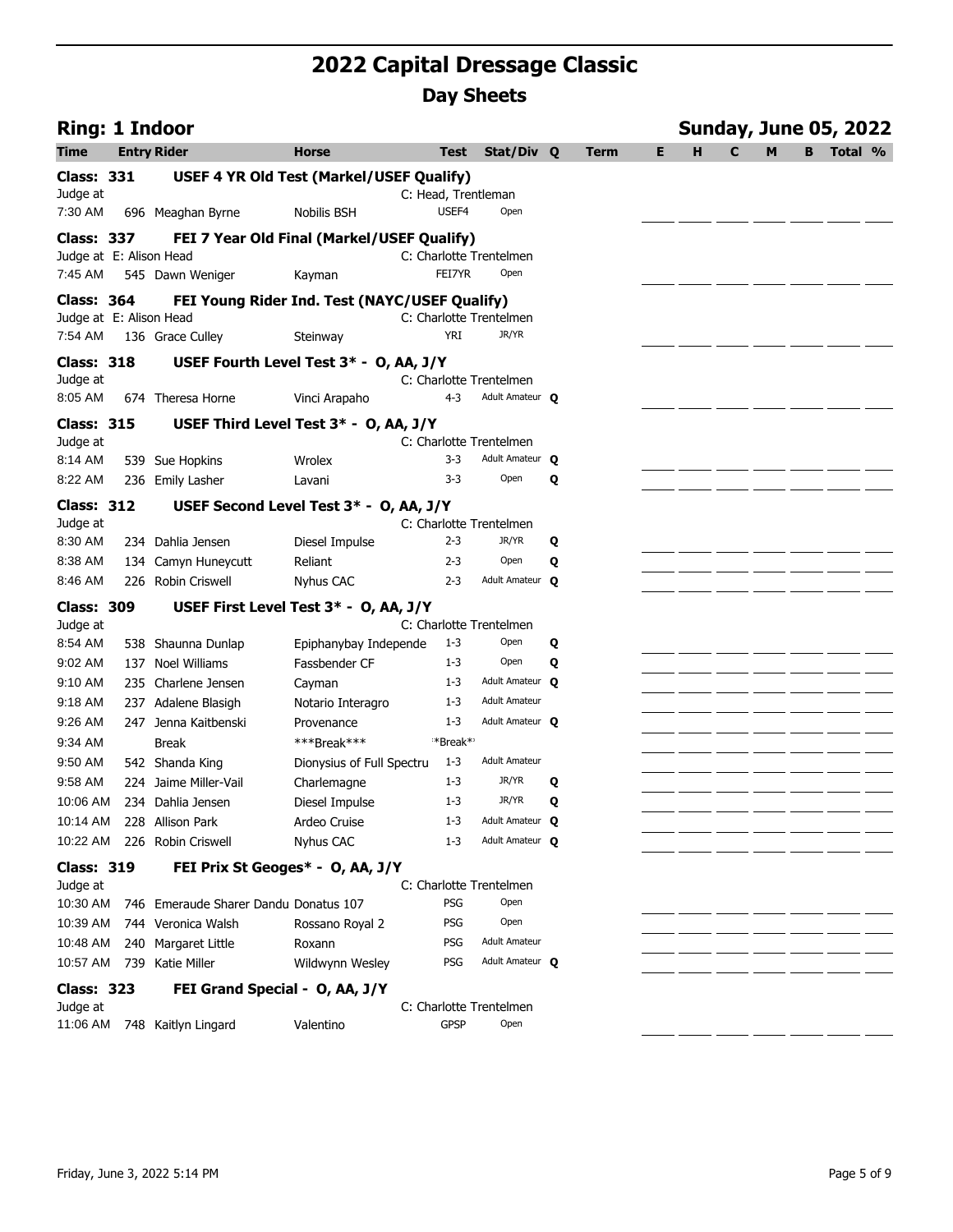| <b>Ring: 1 Indoor</b>         |     |                                     |                                                         |                 |                                              |   |             |    |   |   |   |   | <b>Sunday, June 05, 2022</b> |  |
|-------------------------------|-----|-------------------------------------|---------------------------------------------------------|-----------------|----------------------------------------------|---|-------------|----|---|---|---|---|------------------------------|--|
| <b>Time</b>                   |     | <b>Entry Rider</b>                  | <b>Horse</b>                                            | <b>Test</b>     | Stat/Div                                     | Q | <b>Term</b> | E. | н | C | M | B | Total %                      |  |
| <b>Class: 375</b>             |     |                                     | <b>Training Level Test 1 Opportunity</b>                |                 |                                              |   |             |    |   |   |   |   |                              |  |
| Judge at                      |     |                                     |                                                         |                 | C: Charlotte Trentelmen                      |   |             |    |   |   |   |   |                              |  |
| 11:15 AM                      |     | 141 Pia Prohaska                    | <b>Trenvigs Tanya</b>                                   | $T-1$           | Open                                         |   | Scratch     |    |   |   |   |   |                              |  |
| 11:22 AM                      |     | 250 Kathryn Payne                   | Augustus                                                | $T-1$           | Open                                         |   |             |    |   |   |   |   |                              |  |
| 11:29 AM                      |     | 185 Ashleigh Hastings               | Hay Yall Watch This                                     | $T-1$           | JR/YR                                        |   |             |    |   |   |   |   |                              |  |
| 11:36 AM                      |     | 541 Rachel Timmerman                | Jazz Amazing Mosaic                                     | $T-1$           | Open                                         |   |             |    |   |   |   |   |                              |  |
| <b>Class: 325</b>             |     |                                     | FEI Freestyle TOC* - O, AA, J/Y                         |                 |                                              |   |             |    |   |   |   |   |                              |  |
| Judge at                      |     |                                     |                                                         |                 | C: Charlotte Trentelmen                      |   |             |    |   |   |   |   |                              |  |
| 11:43 AM                      |     | 743 Kara Clissold                   | <b>Mischief Managed</b>                                 | FSI1            | Open                                         |   |             |    |   |   |   |   |                              |  |
| <b>Class: 324</b>             |     |                                     | USDF Freestyle TOC* - O, AA, J/Y                        |                 |                                              |   |             |    |   |   |   |   |                              |  |
| Judge at                      |     |                                     |                                                         |                 | C: Charlotte Trentelmen                      |   |             |    |   |   |   |   |                              |  |
| 11:53 AM                      |     | 741 Nancy Oglesby                   | Devareaux                                               | FS <sub>2</sub> | <b>Adult Amateur</b>                         |   |             |    |   |   |   |   |                              |  |
| 12:02 PM                      |     | Lunch                               | ***Break***                                             | **Break**       |                                              |   |             |    |   |   |   |   |                              |  |
| <b>Class: 365</b>             |     |                                     | <b>FEI Young Rider Freestyle (NAYC/USEF Qualifying)</b> |                 |                                              |   |             |    |   |   |   |   |                              |  |
| Judge at E: Alison Head       |     |                                     |                                                         |                 | C: Charlotte Trentelmen                      |   |             |    |   |   |   |   |                              |  |
|                               |     | 12:50 PM 136 Grace Culley           | Steinway                                                | <b>YRFS</b>     | JR/YR                                        |   |             |    |   |   |   |   |                              |  |
| <b>Class: 306</b>             |     |                                     | USEF Training Level Test 3* - O, AA, J/Y                |                 |                                              |   |             |    |   |   |   |   |                              |  |
| Judge at                      |     |                                     |                                                         |                 | C: Charlotte Trentelmen                      |   |             |    |   |   |   |   |                              |  |
| 1:05 PM                       |     | 248 Karlie Beil                     | Superstition                                            | $T-3$           | <b>Adult Amateur</b>                         |   |             |    |   |   |   |   |                              |  |
| 1:12 PM                       | 223 | Pinky Hipp                          | Out Of Vogue                                            | $T-3$           | <b>Adult Amateur</b>                         |   |             |    |   |   |   |   |                              |  |
| 1:19 PM                       | 231 | Mary Hubbard                        | Dylans Blowin N the Win                                 | T-3             | <b>Adult Amateur</b>                         |   |             |    |   |   |   |   |                              |  |
| 1:26 PM                       |     | 542 Shanda King                     | Dionysius of Full Spectru                               | T-3             | <b>Adult Amateur</b><br><b>Adult Amateur</b> |   |             |    |   |   |   |   |                              |  |
| 1:33 PM                       | 130 | Christiana Anthony                  | Shuffle The Cards                                       | $T-3$           | Adult Amateur O                              |   |             |    |   |   |   |   |                              |  |
| 1:40 PM                       |     | 235 Charlene Jensen                 | Cayman                                                  | $T-3$<br>$T-3$  |                                              |   |             |    |   |   |   |   |                              |  |
| 1:47 PM                       | 239 | Harper Kane                         | Catalina                                                |                 | JR/YR<br>Adult Amateur <b>Q</b>              | Q |             |    |   |   |   |   |                              |  |
| 1:54 PM                       |     | 534 Jordan Solis                    | High Desert Slew of Brok                                | $T-3$<br>$T-3$  | Open                                         |   |             |    |   |   |   |   |                              |  |
| 2:01 PM<br>2:08 PM            | 244 | Camyn Huneycutt                     | Havana CDF<br>Krucible                                  | T-3             | Open                                         | Q |             |    |   |   |   |   |                              |  |
| 2:15 PM                       | 543 | Penny Barboza<br>215 Elena Chisholm | Rebel Without A Cause                                   | $T-3$           | JR/YR                                        | Q |             |    |   |   |   |   |                              |  |
| 2:22 PM                       |     | 247 Jenna Kaitbenski                | Provenance                                              | T-3             | Adult Amateur <b>Q</b>                       |   |             |    |   |   |   |   |                              |  |
| 2:29 PM                       |     | <b>Break</b>                        | ***Break***                                             | **Break**       |                                              |   |             |    |   |   |   |   |                              |  |
|                               |     |                                     |                                                         |                 |                                              |   |             |    |   |   |   |   |                              |  |
| <b>Class: 302</b><br>Judge at |     | <b>USDF Intro B</b>                 |                                                         |                 | C: Charlotte Trentelmen                      |   |             |    |   |   |   |   |                              |  |
| 2:45 PM                       | 40  | Traher Ann Albright                 | <b>Madam Damaris</b>                                    | <b>ILB</b>      | <b>Adult Amateur</b>                         |   | Scratch     |    |   |   |   |   |                              |  |
| 2:51 PM                       | 399 | Kathleen Rimmer                     | Classic Sundance                                        | <b>ILB</b>      | JR/YR                                        |   |             |    |   |   |   |   |                              |  |
| 2:57 PM                       |     | 214 Sadie Barton                    | WhiteRose Jumping Jelly                                 | ILB             | JR/YR                                        |   |             |    |   |   |   |   |                              |  |
| 3:03 PM                       | 123 | Caitlin Starnes                     | Watermann                                               | ILB             | Open                                         |   |             |    |   |   |   |   |                              |  |
| 3:09 PM                       |     | 548 Carrie Hanger                   | Keep the Faith (Cooper)                                 | ILB             | Open                                         |   |             |    |   |   |   |   |                              |  |
| 3:15 PM                       |     | 536 Eva Chen                        | Keeper                                                  | ILB             | JR/YR                                        |   |             |    |   |   |   |   |                              |  |
| 3:21 PM                       |     | 230 Jordan Lewey                    | Silks of Black and Sliver                               | ILB             | Open                                         |   |             |    |   |   |   |   |                              |  |
| <b>Class: 376</b>             |     |                                     | <b>Training Level Test 2 Opportunity</b>                |                 |                                              |   |             |    |   |   |   |   |                              |  |
| Judge at                      |     |                                     |                                                         |                 | C: Charlotte Trentelmen                      |   |             |    |   |   |   |   |                              |  |
| 3:27 PM                       |     | 672 Veronica Campo                  | Roman                                                   | $T-2$           | Open                                         |   |             |    |   |   |   |   |                              |  |
| 3:34 PM                       | 141 | Pia Prohaska                        | Trenvigs Tanya                                          | $T-2$           | Open                                         |   | Scratch     |    |   |   |   |   |                              |  |
| 3:42 PM                       |     | 541 Rachel Timmerman                | Jazz Amazing Mosaic                                     | $T-2$           | Open                                         |   |             |    |   |   |   |   |                              |  |
| 3:49 PM                       | 250 | Kathryn Payne                       | Augustus                                                | T-2             | Open                                         |   |             |    |   |   |   |   |                              |  |
| 3:57 PM                       |     | 185 Ashleigh Hastings               | Hay Yall Watch This                                     | $T-2$           | JR/YR                                        |   |             |    |   |   |   |   |                              |  |
| 4:04 PM                       |     | 660 Helen Ingersoll                 | DeNovo                                                  | $T-2$           | Open                                         |   |             |    |   |   |   |   |                              |  |
|                               |     |                                     |                                                         |                 |                                              |   |             |    |   |   |   |   |                              |  |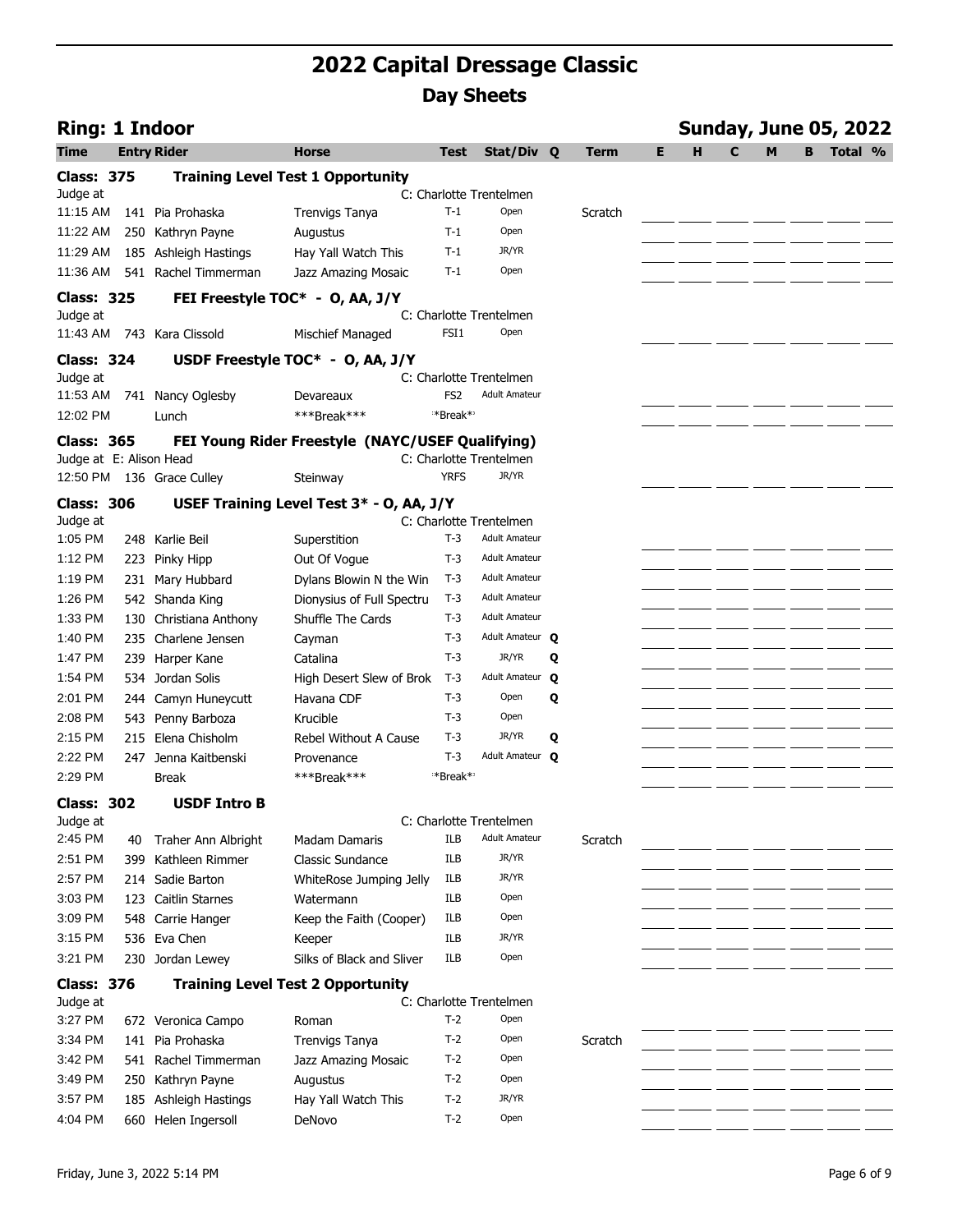| <b>Ring: 1 Indoor</b> |                    |                                 |                         |               |  |             | <b>Sunday, June 05, 2022</b> |          |   |   |         |  |
|-----------------------|--------------------|---------------------------------|-------------------------|---------------|--|-------------|------------------------------|----------|---|---|---------|--|
| <b>Time</b>           | <b>Entry Rider</b> | <b>Horse</b>                    | <b>Test</b>             | Stat/Div 0    |  | <b>Term</b> | E.                           | <b>H</b> | M | B | Total % |  |
| <b>Class: 328</b>     |                    | <b>Dressage Seat Equitation</b> |                         |               |  |             |                              |          |   |   |         |  |
| Judge at              |                    |                                 | C: Charlotte Trentelmen |               |  |             |                              |          |   |   |         |  |
| 4:12 PM               | 750 Aidan Thurling | Watermann                       | DSE                     | Adult Amateur |  |             |                              |          |   |   |         |  |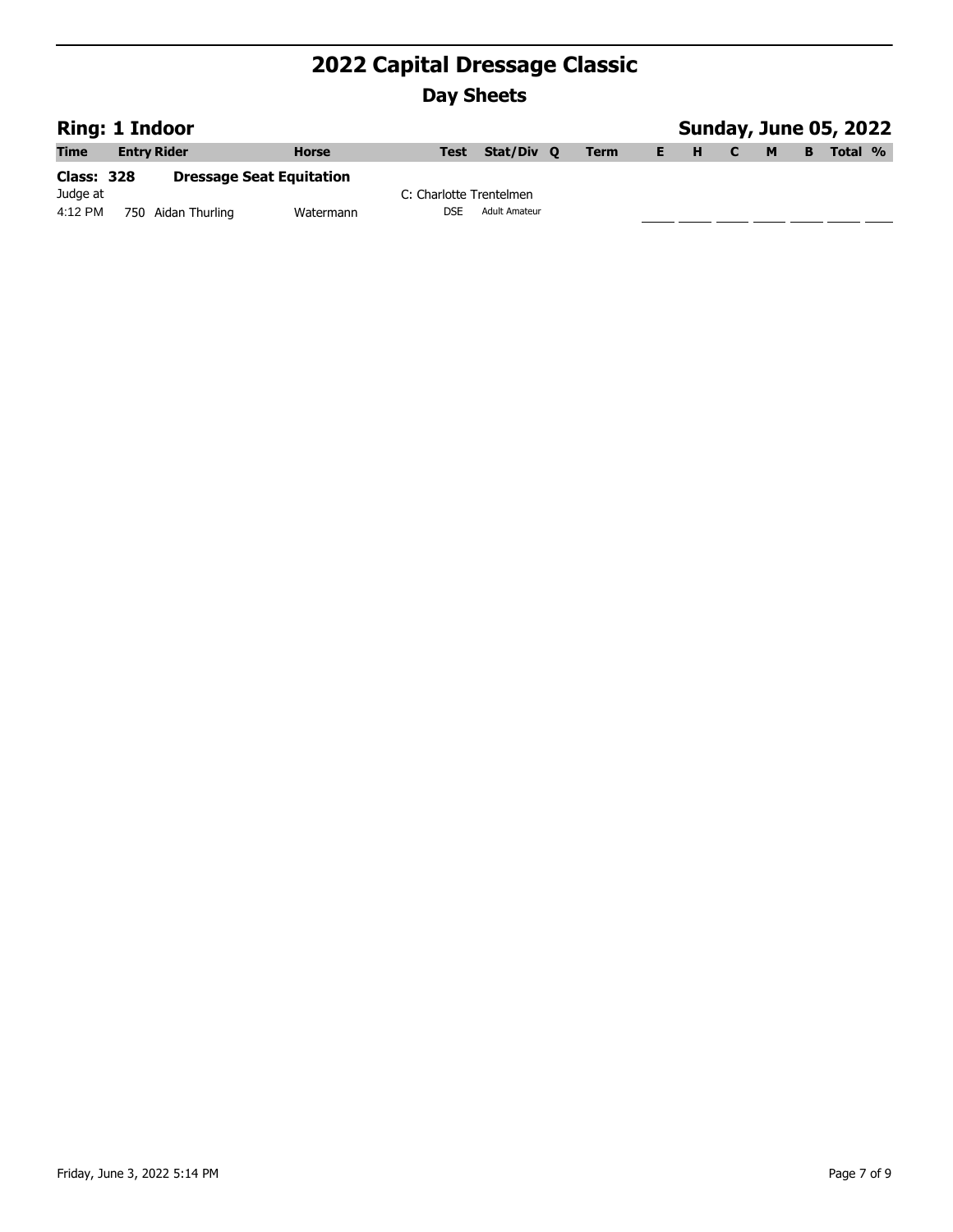| <b>Ring: 2</b>                |      |                                 |                                         |                           |                      |             |   |   |   |   |   | <b>Sunday, June 05, 2022</b> |  |
|-------------------------------|------|---------------------------------|-----------------------------------------|---------------------------|----------------------|-------------|---|---|---|---|---|------------------------------|--|
| Time                          |      | <b>Entry Rider</b>              | <b>Horse</b>                            | <b>Test</b>               | Stat/Div Q           | <b>Term</b> | E | н | C | M | В | Total %                      |  |
| <b>Class: 310</b><br>Judge at |      |                                 | USEF Second Level Test 1 - O, AA, J/Y   | C: Alison Head            |                      |             |   |   |   |   |   |                              |  |
| 8:10 AM                       |      | 233 Allison Hackett-Dorn        | Sudan BRH                               | $2 - 1$                   | <b>Adult Amateur</b> |             |   |   |   |   |   |                              |  |
| 8:17 AM                       | 740  | Hanna Zombek Fontana Frederik P |                                         | $2 - 1$                   | <b>Adult Amateur</b> |             |   |   |   |   |   |                              |  |
| 8:25 AM                       |      | 246 Michelle Chisholm           | Pfzar HP                                | $2 - 1$                   | <b>Adult Amateur</b> |             |   |   |   |   |   |                              |  |
| 8:32 AM                       |      | 243 Jacqueline Moore            | D'arcy                                  | $2 - 1$                   | <b>Adult Amateur</b> |             |   |   |   |   |   |                              |  |
| 8:40 AM                       |      | 216 Claudia Foushee             | <b>Uriel 2013</b>                       | $2 - 1$                   | JR/YR                |             |   |   |   |   |   |                              |  |
| Class: 304RO<br>Judge at      |      |                                 | USEF Training Level Test 1 - O, AA, J/Y | C: Alison Head            |                      |             |   |   |   |   |   |                              |  |
| 8:48 AM                       |      | 31 Melanie Harper               | Zeus                                    | $T-1$                     | Open                 |             |   |   |   |   |   |                              |  |
| <b>Class: 313</b><br>Judge at |      |                                 | USEF Third Level Test 1 - O, AA, J/Y    | C: Alison Head            |                      |             |   |   |   |   |   |                              |  |
| 8:55 AM                       |      | 146 Margie Blaik                | Coulee Bend Immortality                 | $3-1$                     | <b>Adult Amateur</b> |             |   |   |   |   |   |                              |  |
| 9:03 AM                       |      | 745 Sarah Garcia                | Desert Queen                            | $3 - 1$                   | Open                 |             |   |   |   |   |   |                              |  |
| 9:11 AM                       |      | <b>Break</b>                    | ***Break***                             | *Break*                   |                      |             |   |   |   |   |   |                              |  |
| <b>Class: 314</b>             |      |                                 | USEF Third Level Test 2 - O, AA, J/Y    |                           |                      |             |   |   |   |   |   |                              |  |
| Judge at<br>9:25 AM           |      | 113 Lauraine H Rivier           | Fransiska                               | C: Alison Head<br>$3 - 2$ | <b>Adult Amateur</b> |             |   |   |   |   |   |                              |  |
| 9:33 AM                       |      | 544 Aimee Klemenz               | Khaleesi                                | $3-2$                     | <b>Adult Amateur</b> |             |   |   |   |   |   |                              |  |
|                               |      |                                 |                                         |                           |                      |             |   |   |   |   |   |                              |  |
| <b>Class: 317</b>             |      |                                 | USEF Fourth Level Test 2 - O, AA, J/Y   | C: Alison Head            |                      |             |   |   |   |   |   |                              |  |
| Judge at<br>9:41 AM           |      | 737 Amy Nicholson               | Sirah                                   | $4 - 2$                   | <b>Adult Amateur</b> |             |   |   |   |   |   |                              |  |
|                               |      |                                 |                                         |                           |                      |             |   |   |   |   |   |                              |  |
| <b>Class: 316</b><br>Judge at |      |                                 | USEF Fourth Level Test 1 - O, AA, J/Y   | C: Alison Head            |                      |             |   |   |   |   |   |                              |  |
| 9:49 AM                       |      | 135 Kit Creasy                  | Well Well                               | $4 - 1$                   | <b>Adult Amateur</b> |             |   |   |   |   |   |                              |  |
| 9:57 AM                       | 90   | Robin Floyd                     | <b>Warwicks Court Jester</b>            | $4 - 1$                   | <b>Adult Amateur</b> |             |   |   |   |   |   |                              |  |
| 10:05 AM                      |      | 738 Jennifer Fulmer             | Hype                                    | 4-1                       | <b>Adult Amateur</b> |             |   |   |   |   |   |                              |  |
| <b>Class: 303</b>             |      | <b>USDF Intro C</b>             |                                         |                           |                      |             |   |   |   |   |   |                              |  |
| Judge at                      |      |                                 |                                         | C: Alison Head            |                      |             |   |   |   |   |   |                              |  |
| 10:13 AM                      |      | 185 Ashleigh Hastings           | Hay Yall Watch This                     | IC                        | JR/YR                |             |   |   |   |   |   |                              |  |
| 10:19 AM                      |      | 541 Rachel Timmerman            | Jazz Amazing Mosaic                     | IC                        | Open                 |             |   |   |   |   |   |                              |  |
| 10:25 AM                      |      | 250 Kathryn Payne               | Augustus                                | IC                        | Open                 |             |   |   |   |   |   |                              |  |
| 10:31 AM                      |      | 123 Caitlin Starnes             | Watermann                               | IC                        | Open                 |             |   |   |   |   |   |                              |  |
| 10:37 AM                      |      | 245 Finleigh Flowers            | SCF Over The Rainbow                    | IC                        | JR/YR                |             |   |   |   |   |   |                              |  |
| 10:43 AM                      |      | 214 Sadie Barton                | WhiteRose Jumping Jelly                 | IC                        | JR/YR                |             |   |   |   |   |   |                              |  |
| 10:49 AM                      |      | 227 Savannah Norman             | Mufasa Radar                            | IC                        | JR/YR                |             |   |   |   |   |   |                              |  |
| 10:55 AM                      |      | 548 Carrie Hanger               | Keep the Faith (Cooper)                 | IC                        | Open                 |             |   |   |   |   |   |                              |  |
| <b>Class: 308</b><br>Judge at |      |                                 | USEF First Level Test 2 - O, AA, J/Y    | C: Alison Head            |                      |             |   |   |   |   |   |                              |  |
| 11:01 AM                      |      | 535 Sabine Maas                 | Gallos Heavenly Breeze                  | $1 - 2$                   | <b>Adult Amateur</b> |             |   |   |   |   |   |                              |  |
| 11:08 AM                      |      | 124 Chelsea Lang                | <b>SRF Miles</b>                        | $1 - 2$                   | <b>Adult Amateur</b> |             |   |   |   |   |   |                              |  |
| 11:16 AM                      |      | 224 Jaime Miller-Vail           | Charlemagne                             | $1 - 2$                   | JR/YR                |             |   |   |   |   |   |                              |  |
| 11:23 AM                      | 999. |                                 |                                         | $1 - 2$                   |                      |             |   |   |   |   |   |                              |  |
| 11:31 AM                      |      | 547 Anne-Berry Wade             | Nevada Sky                              | $1 - 2$                   | <b>Adult Amateur</b> |             |   |   |   |   |   |                              |  |
| 11:38 AM                      |      | 242 Madeleine Sheeran           | Cien Fuegos CDF                         | $1 - 2$                   | <b>Adult Amateur</b> |             |   |   |   |   |   |                              |  |